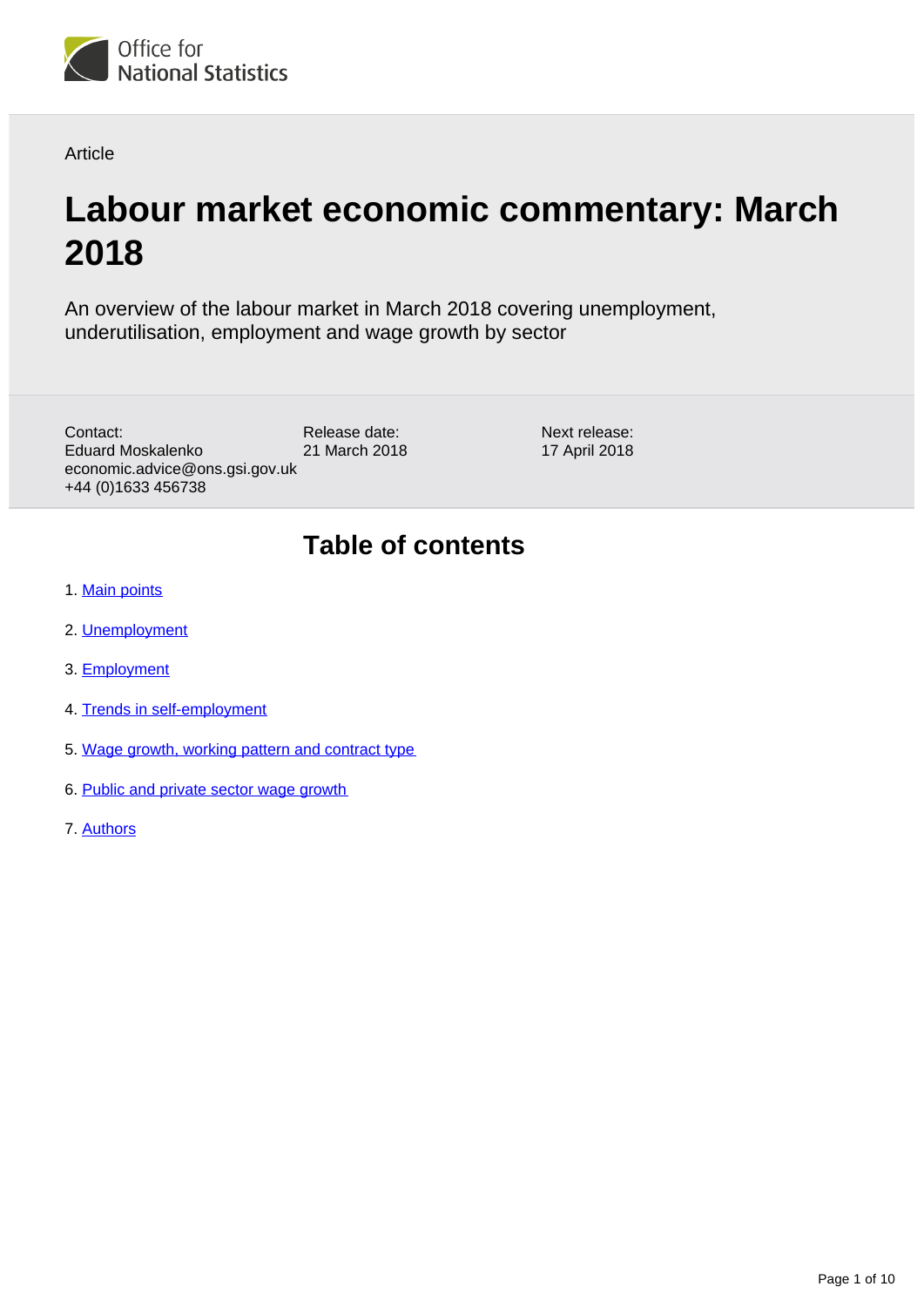# <span id="page-1-0"></span>**1 . Main points**

- The slight increase in the number of unemployed people was insufficient to have a material impact on the unemployment rate, which stayed at 4.3% in the three months to January 2018.
- The employment rate rose by 0.3 percentage points on the previous quarter to 75.3% in the three months to January 2018.
- The last several years saw increases in the full-time-to-part-time and temporary-to-permanent employment ratios – a factor that may be affecting wage growth now.
- Public sector workers also contributed to slower overall wage growth.

# <span id="page-1-1"></span>**2 . Unemployment**

Latest estimates from the Labour Force Survey show that the number of unemployed people increased by 24,000 to 1.45 million in the three months to January 2018 when compared with August to October 2017. The slight increase in the number of unemployed people was insufficient to have a material impact on the unemployment rate, which stayed at 4.3% in the three months to January 2018, unchanged on the previous quarter.

Broken down by gender, the unemployment rate for women increased by 0.3 percentage points. The age breakdown does not reveal any obvious generational pattern, however, it is worth mentioning that unemployment is at a record low level for 25- to 34-year-old men.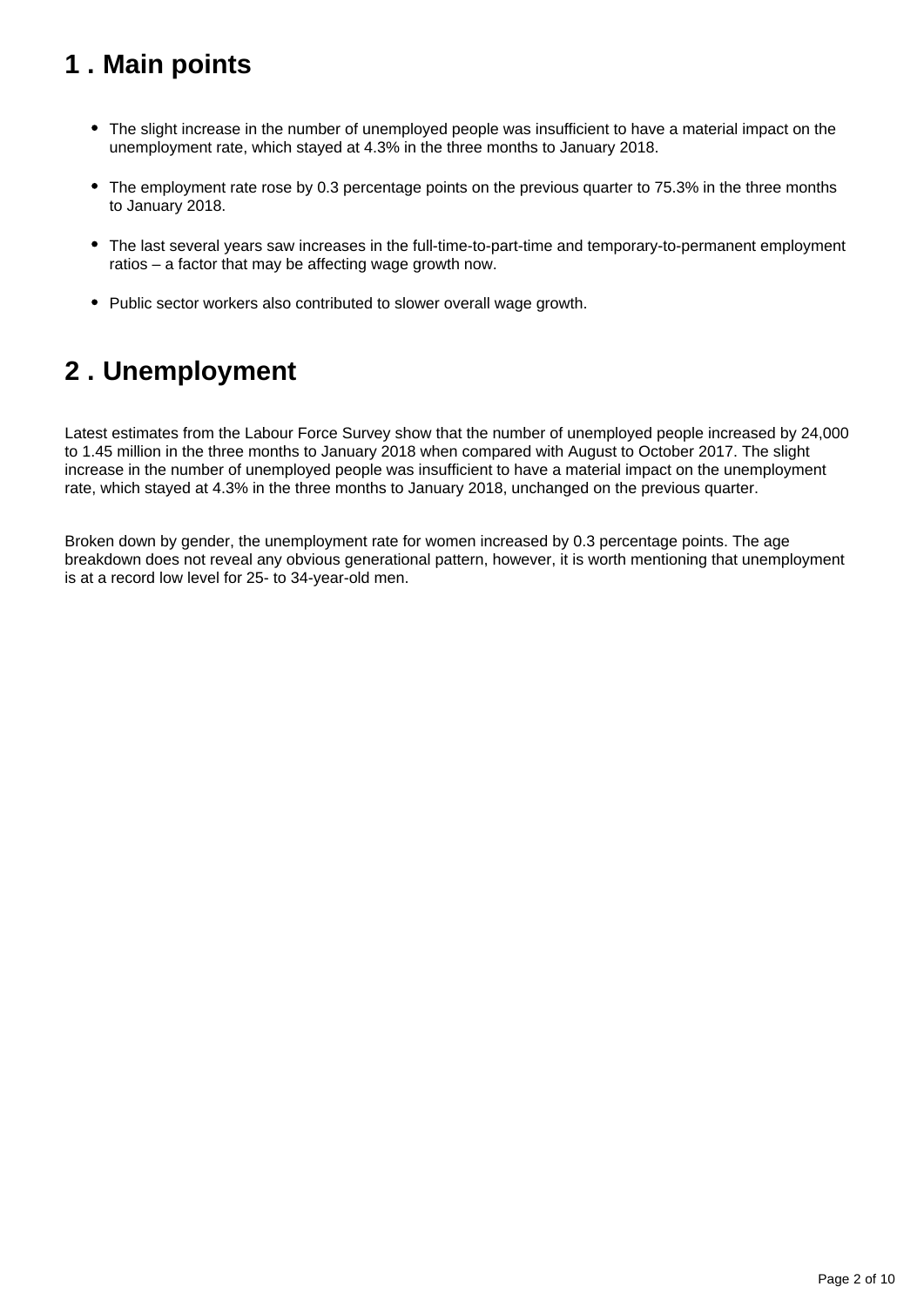**UK, seasonally adjusted, November to January 2006 to November to January 2018**

### Figure 1: Unemployment and employment rate

UK, seasonally adjusted, November to January 2006 to November to January 2018



**Source: Office for National Statistics, Labour Force Survey**

## <span id="page-2-0"></span>**3 . Employment**

Employment continued to rise. In the three months to January 2018, there were 32.25 million people in work, which was 402,000 more than for the same period a year earlier and 168,000 more than the previous quarter. This change was driven by full-time employees, whose number rose by 182,000 to 20.29 million in the three months to January 2018, when compared with the previous quarter.

By way of context, Figure 2 plots quarter-on-quarter growth rates of real gross domestic product (GDP) and employment. Output depends on the amount of labour used in production; but the link between the two variables is less trivial than that relationship alone. Economic growth leads to job creation and therefore higher employment. However, growth can take place in less labour-intensive sectors, or sectors with limited ability to employ additional labour (for example, in a situation of skills mismatches).

Similarly, the job destruction rate tends to be lower than the fall in GDP at the time of recessions – regulatory framework and labour hoarding can considerably soften the impact of output contraction on the labour market.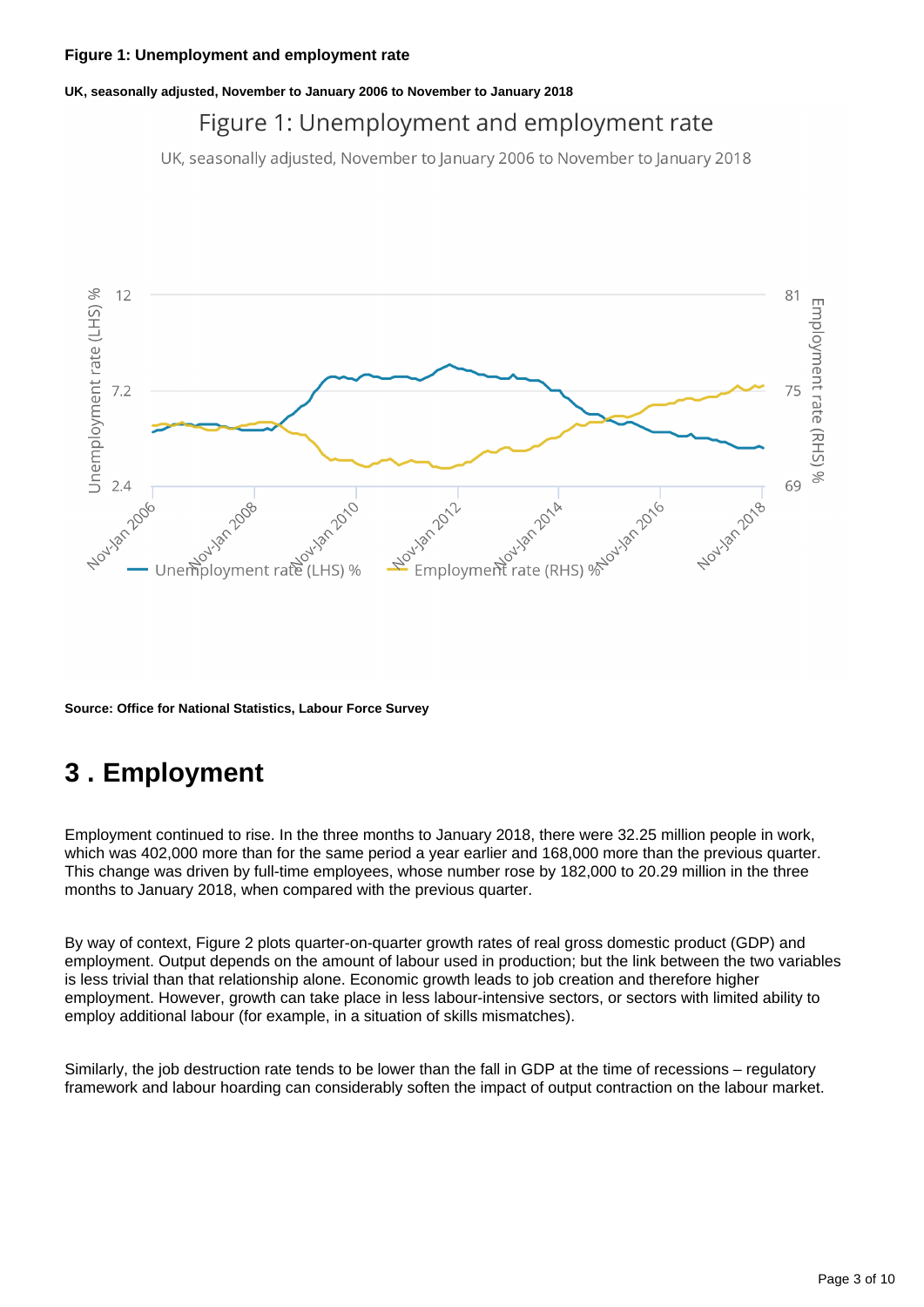#### **Figure 2: Quarter-on-quarter growth rates of real gross domestic product and employment**

#### **UK, seasonally adjusted, March 1999 to December 2017**

### Figure 2: Quarter-on-quarter growth rates of real gross domestic product and employment

UK, seasonally adjusted, March 1999 to December 2017



#### **Source: Office for National Statistics**

For the aforementioned reasons, the growth in employment is positively correlated but lower than economic growth. This can be clearly seen in the years before the downturn where the quarter-on-quarter GDP growth is, on average, consistently above the changes in employment. Following the recession, however, the rates have converged.

As evidenced by the European Central Bank in 2016, [similar but more moderate convergence was taking place in](https://www.ecb.europa.eu/pub/pdf/other/eb201606_article01.en.pdf)  [the Euro zone](https://www.ecb.europa.eu/pub/pdf/other/eb201606_article01.en.pdf) (PDF, 176.7KB). The correlation between output and employment growth was higher than previously, which could be partly explained by concentrated output growth in sectors with high labour intensity but weakly performing wages, such as services, trade and transport. The higher than average proportion of part-time workers in some of those growing sectors was also found to have contributed to slower overall wage growth in the Euro zone.

The following sections look at some of the changes in employment patterns that took place in the UK since the end of the last economic downturn.

### <span id="page-3-0"></span>**4 . Trends in self-employment**

Compared with the previous quarter, the total number of self-employed workers continued to fall, this time driven by a 28,000 decrease in the number of part-time self-employed out of the overall net fall of 27,000 (in other words, the number of full-time self-employed rose). The number of people in self-employment fell by 22,000 in November 2017 to January 2018, compared with the same period a year earlier.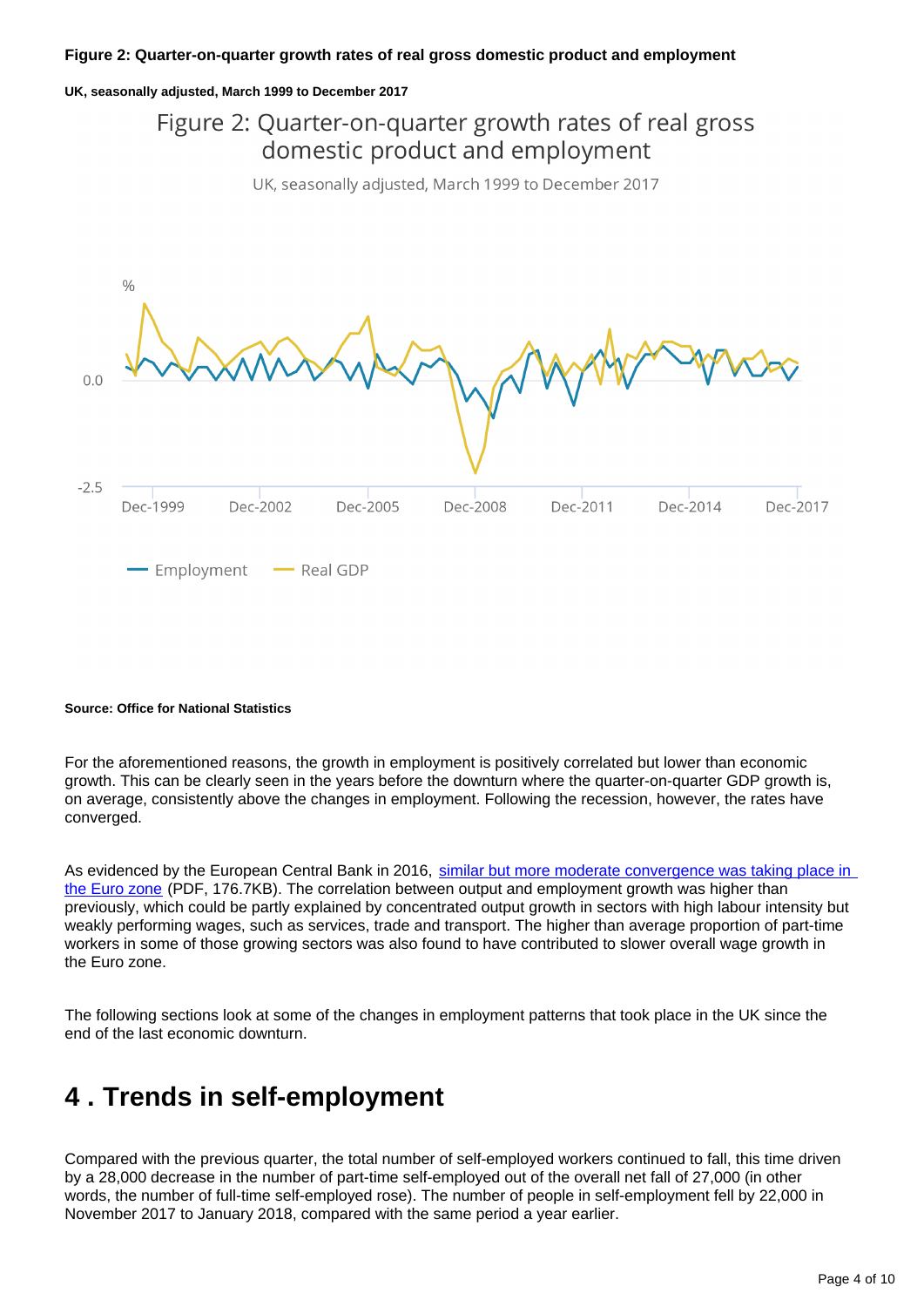However, the recent decline in the number of self-employed came after a prolonged period of rapid growth, particularly among those working part-time. Over the last decade – since November to January 2008 to the same period in 2018 – 'the number of part-time self-employed increased by 50%. The number of full-time self-employed was rising at a much slower pace (but still fast compared with the number of employees) leading to an increase of 16% over the same time period.

Such disproportionate growth in part-time workers remained a feature of self-employment. By way of context, the number of employees working full-time grew by 6.21% and part-time by 8.43% between November to January 2008 and November to January 2018. In other words, the overall change in the number of employees did not show signs of similarly substantial rebalancing between the working patterns.

#### **Figure 3: Self-employed by working pattern**

**UK, seasonally adjusted, November to January 2006 to November to January 2018**

## Figure 3: Self-employed by working pattern

UK, seasonally adjusted, November to January 2006 to November to January 2018



**Source: Office for National Statistics, Labour Force Survey**

## <span id="page-4-0"></span>**5 . Wage growth, working pattern and contract type**

While the UK economy expands, real wages continue to fall and continue to perform poorly compared with our European counterparts. The headline measure of unemployment, historically, has been used to interpret labour supply and is therefore heavily relied upon in explaining wage growth.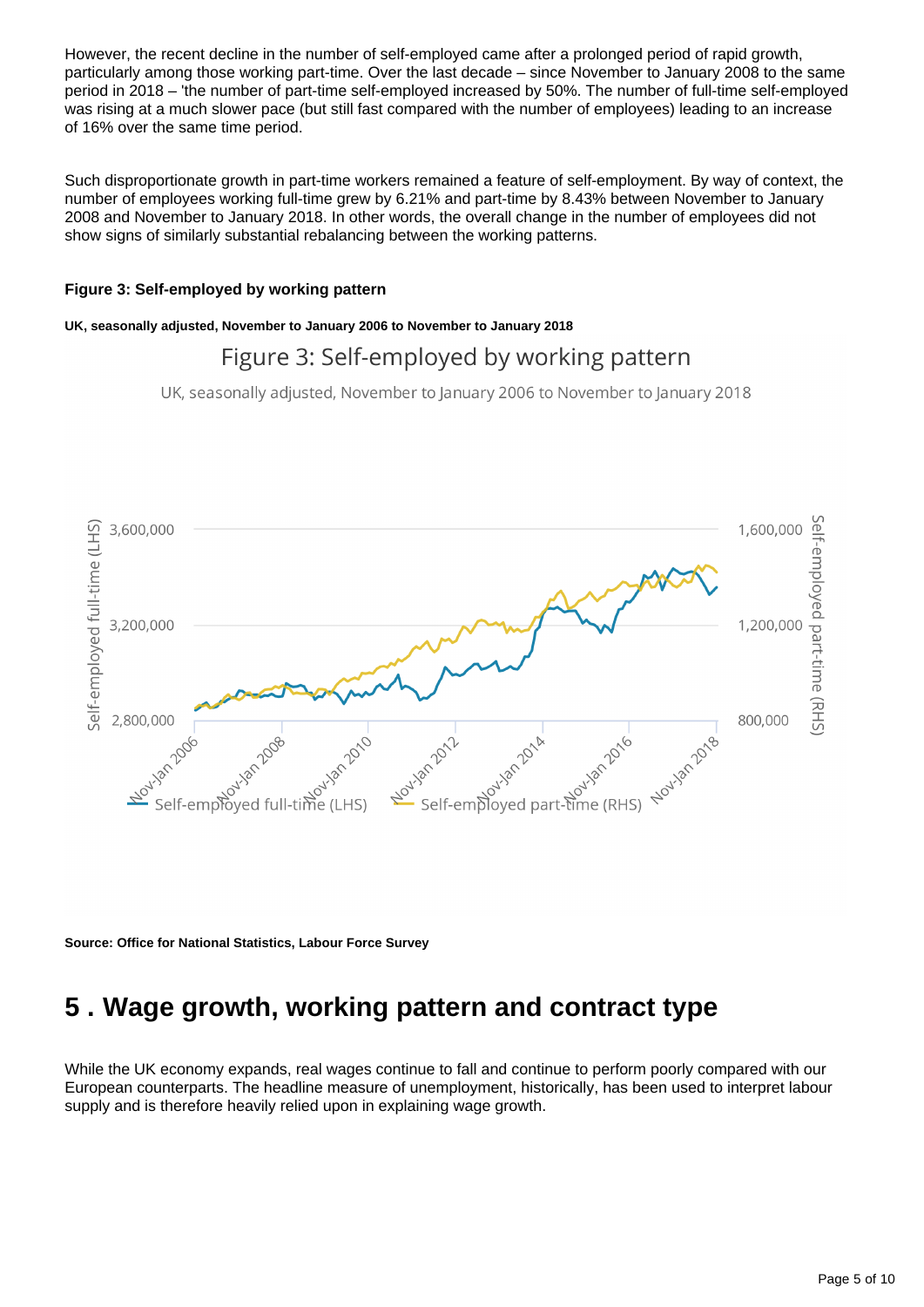Simplistically, you could expect nominal wage growth to be relatively high, following the recent UK record low unemployment since 1975. The real wage growth may be harder to predict because inflation can be induced by various external pressures, such as the sterling depreciation, however, in the medium term, you could expect it to be positive in the existing economic climate. This has not been the case, with real wage growth staying between negative 0.6% and positive 0.6% excluding bonuses (or negative 0.6% percent and positive 0.5% including bonuses) during 2017, with little sign of acceleration towards the end of the year.

The [puzzling coexistence of low unemployment and low wage growth](https://www.ons.gov.uk/employmentandlabourmarket/peopleinwork/employmentandemployeetypes/articles/labourmarketeconomiccommentary/15november2017) is not a unique feature of the UK economy. To take one example, Australia also witnessed the tightening of its labour market in 2017. As in the UK, the wage growth remained very moderate. Evidently, the labour market is not responding to employment pressure in the same way as it had done before.

One obvious feature of the headline measure of unemployment is its failure to capture the full extent of underutilisation of labour. As we discussed in the [October 2017 Economic Review](https://www.ons.gov.uk/economy/nationalaccounts/uksectoraccounts/articles/economicreview/october2017), gradual changes in the labour force composition or labour contracts (among other factors) may have led to a shift towards more implicit forms of underutilisation of labour such as underemployment.

The data discussed in the [September 2017 labour market economic commentary](https://www.ons.gov.uk/employmentandlabourmarket/peopleinwork/employmentandemployeetypes/articles/labourmarketeconomiccommentary/september2017) suggested a broadly downward trend in underemployment. The data published in February 2018 suggest a far more modest fall in the second half of 2017, compared with the same period in years between 2013 and 2016.

Perhaps more importantly, it remains the case that for any 100 people who work full time, the number of people who want to work more hours is higher now than it was prior to the economic downturn (11.9% in November to January 2018 and 9.1% on average in the decade between November to January 1998 and November to January 2008). What this suggests is that the underutilisation of labour may be to a lesser extent captured by unemployment, with a higher degree of underutilisation among people in employment.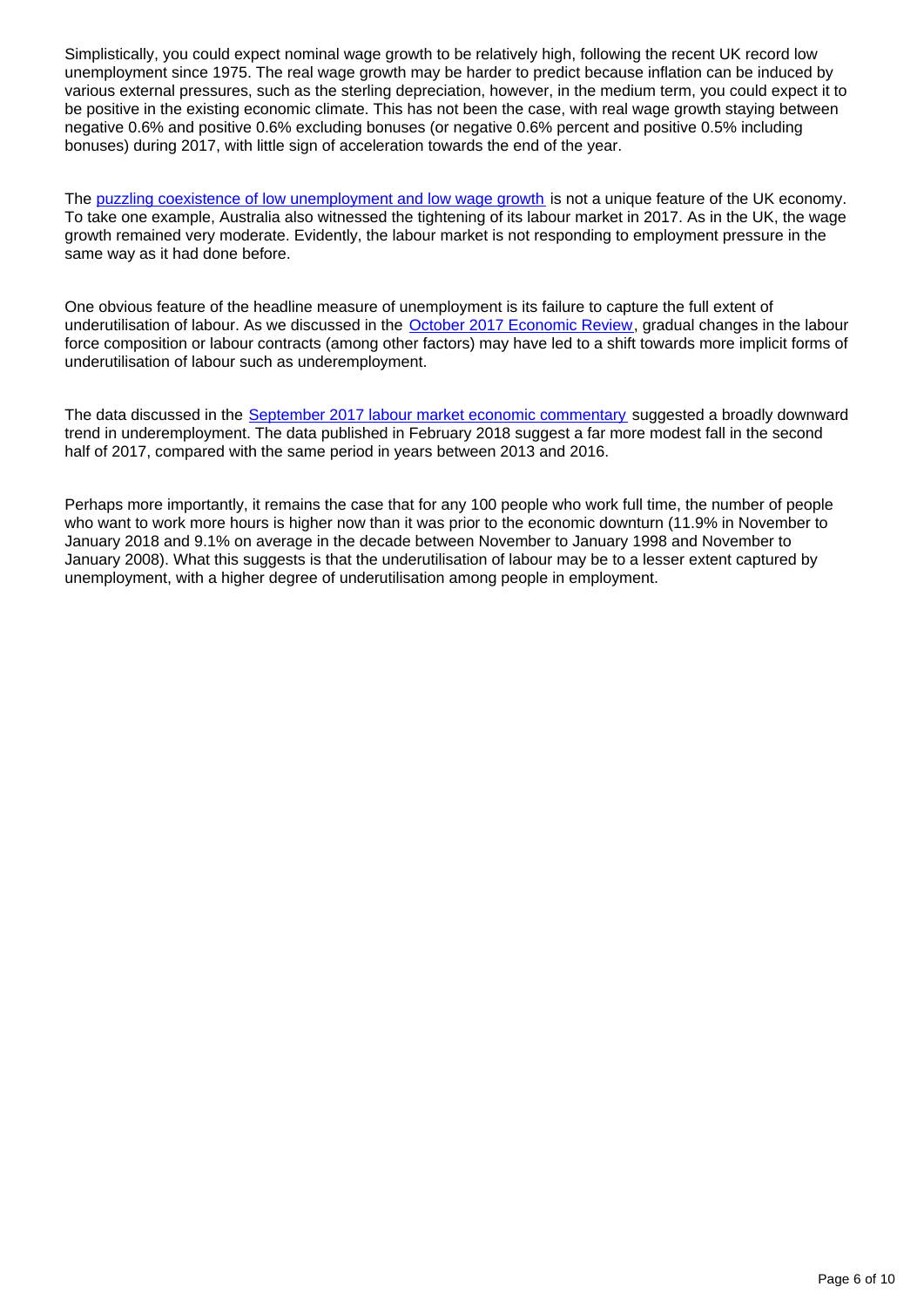#### **Figure 4: Share of workers unable to find a full-time or permanent job among those working part-time or on a temporary contract**

#### **UK, seasonally adjusted, January to March 2006 to November to January 2018**

### Figure 4: Share of workers unable to find a full-time or permanent job among those working part-time or on a temporary contract

UK, seasonally adjusted, January to March 2006 to November to January 2018



#### **Source: Office for National Statistics, Labour Force Survey**

Temporary workers represent another category that is worth considering in the context of wage growth. Using data from the Annual Survey of Hours and Earnings, we previously found that workers on fixed-term contracts [were earning less than their counterparts on permanent contracts](https://www.ons.gov.uk/employmentandlabourmarket/peopleinwork/earningsandworkinghours/articles/analysisoffactorsaffectingearningsusingannualsurveyofhoursandearnings/2016), taking into account their characteristics (such as age, tenure, industry they were employed in and so on). The research conducted by the European Commission also suggested a [noticeable negative wage premium associated with being on a fixed-term contract](http://ec.europa.eu/economy_finance/publications/economic_paper/2015/pdf/ecp544_en.pdf) (PDF, 564.4KB), a conclusion that held not only for the UK but also for most other European nations  $^1$ .

Since the size of the workforce grew over time, Figure 4 looks at the number of workers on temporary contracts in relation to those on permanent contracts. Furthermore, we focus on one specific sub-group; those who could not find a permanent job. As you would expect, the period between March to May 2008 and June to August 2013 was characterised by an increase in the number of workers falling under this category.

Similar to the case of part-time workers who could not find a full-time job, the number of temporary workers who could not find a permanent job started decreasing thereafter but remained relatively high and is growing again – perhaps a sign of economic uncertainty. As indicated previously, on average, such workers would be earning less than their permanent counterparts, adjusted for job and personal characteristics.

#### **Notes: Wage growth, working pattern and contract type**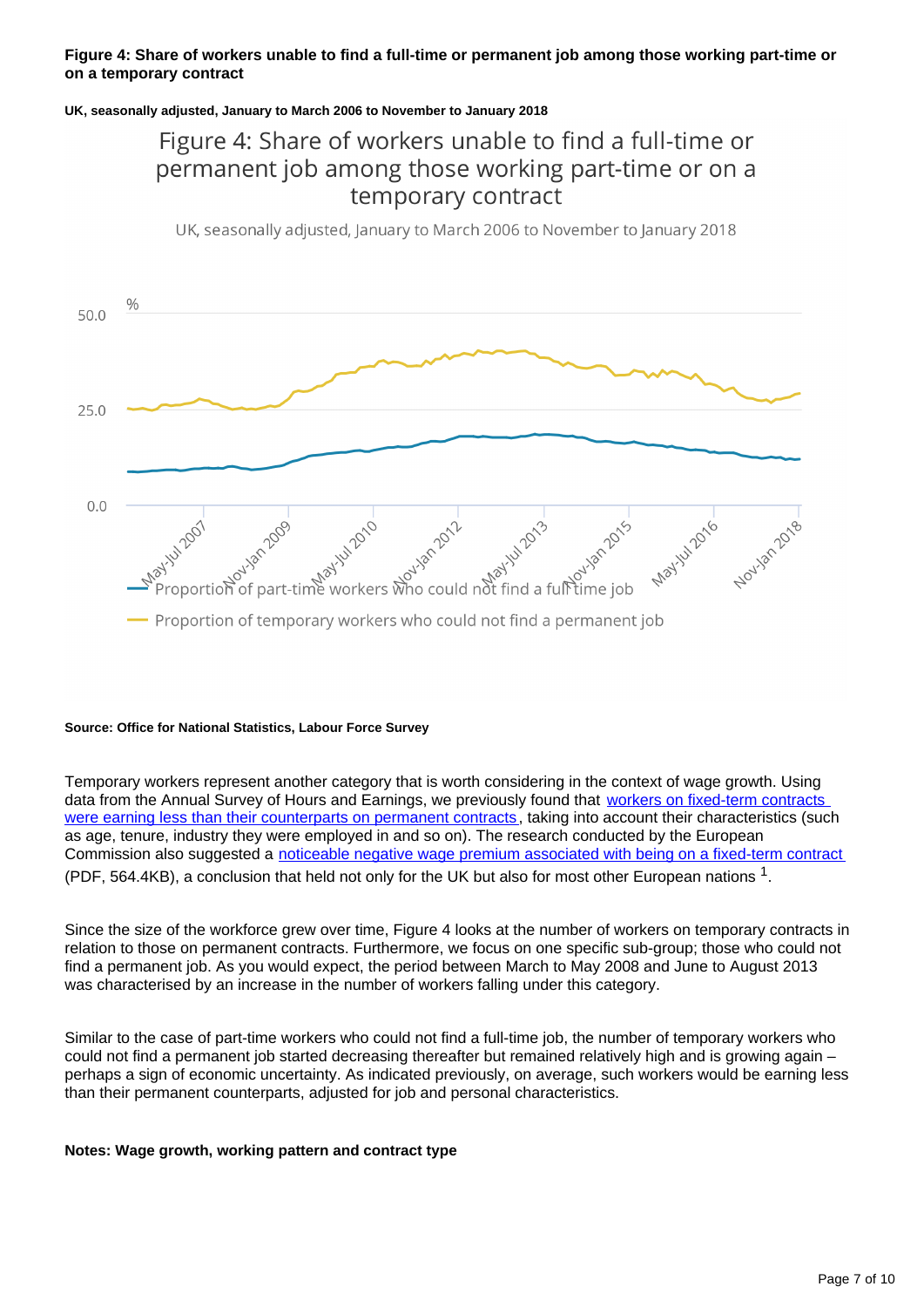1. The likelihood of being on a fixed-term contract is correlated with industry, skill and many other characteristics, meaning that the precise value of the negative premium is dependent on the assumptions used in the model. This makes it hard to estimate the value of the negative premium adjusted for relevant factors with statistical precision.

## <span id="page-7-0"></span>**6 . Public and private sector wage growth**

In the previous commentaries, we looked at some of the other compositional factors that could affect wage growth. For example, a growing number of low-paid workers relative to the number of those with higher pay would exert a downward pressure on the median wage. The data in the February 2018 labour market economic [commentary](https://www.ons.gov.uk/employmentandlabourmarket/peopleinwork/employmentandemployeetypes/articles/labourmarketeconomiccommentary/february2018) indicated that, on the contrary, the growth in employment was in fact centered on higher skilled and higher median wage occupations. At the same time, the most pronounced wage growth took place amongst lowskilled occupations, partly because of the increases in the National Minimum Wage and the National Living Wage.

The data on vacancies in the [January 2018 labour market economic commentary](https://www.ons.gov.uk/employmentandlabourmarket/peopleinwork/employmentandemployeetypes/articles/labourmarketeconomiccommentary/january2018) showed that despite the falling number of people looking for jobs, employers in many industries did not appear to be finding it considerably more difficult to fill the vacancies, and therefore felt less pressure to raise wages. Consistent with that, in November [2017](https://www.ons.gov.uk/employmentandlabourmarket/peopleinwork/employmentandemployeetypes/articles/labourmarketeconomiccommentary/15november2017), the [analysis of Annual Survey of Hours and Earnings \(ASHE\) data](https://www.ons.gov.uk/employmentandlabourmarket/peopleinwork/employmentandemployeetypes/articles/labourmarketeconomiccommentary/15november2017) showed that accommodation and food, and transport and storage industries had the highest job creation, whilst having relatively poor-performing median wages.

#### **Figure 5 : Public and private sector real wage growth**



**UK, regular pay growth, 3 month on 3 month, a year ago, seasonally adjusted, January to March 2006 to November to January 2018**

One particular category of employees whose wages are less responsive to the situation in the labour market are public sector employees. Figure 5 shows that since April 2014, the private sector has outpaced the public sector's nominal and real wage growth. Public sector real wages have been negative since November 2016. In the private sector, they remained positive until February 2017.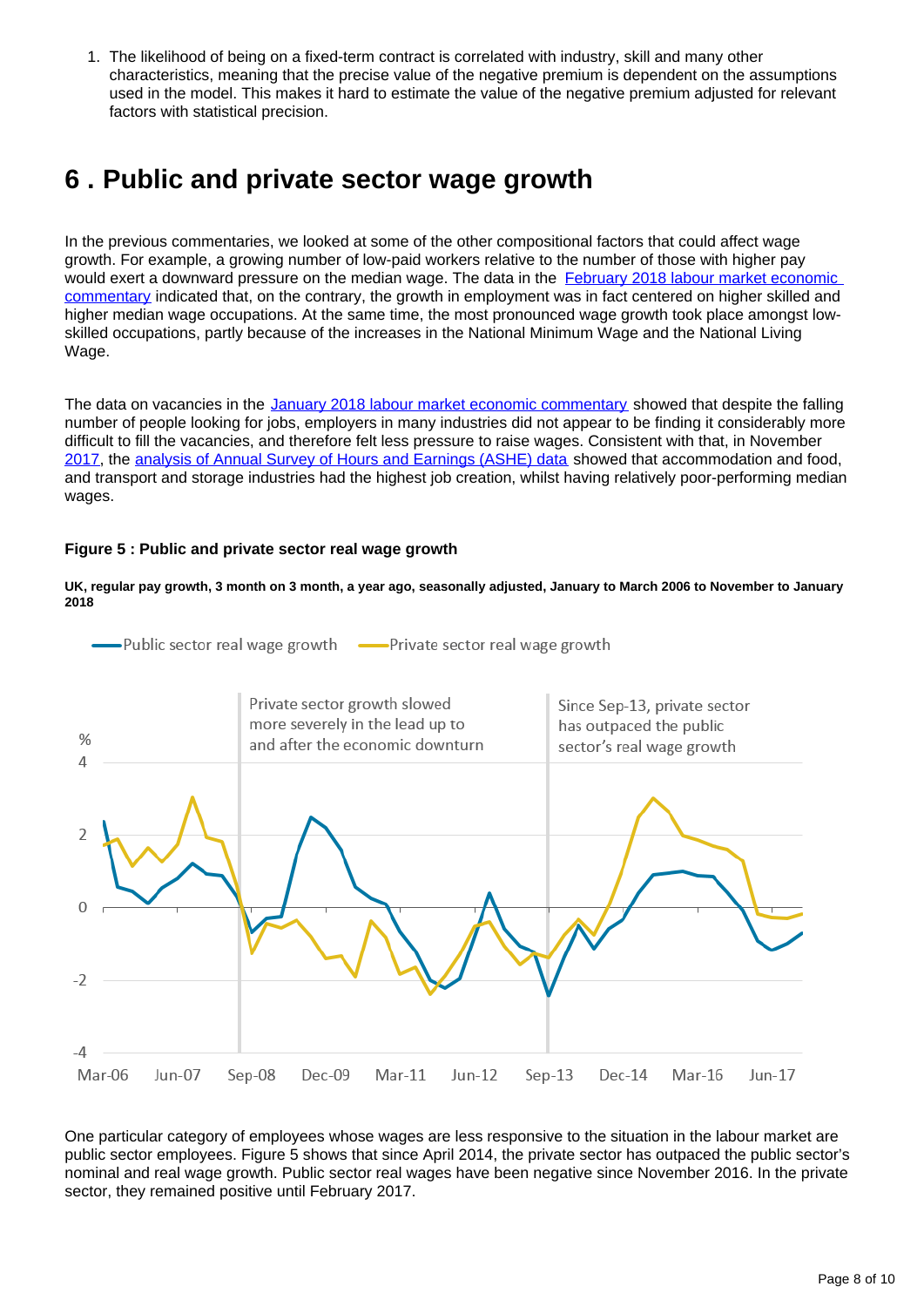A large proportion of public sector employees were subject to the public sector pay cap, preceded by temporary freezes. These restraints, which limited the pay rises to an average of 1% per year for most categories of public sector employees, have been in place since 2010. The rise in inflation therefore pushed the real wage growth in the public sector quicker and further into the negative zone.

#### **Figure 6: Public and private sector employment**

#### **UK, Seasonally adjusted, March 2006 to December 2017<sup>1</sup>**

### Figure 6: Public and private sector employment

UK, Seasonally adjusted, March 2006 to December 2017^1^



#### **Source: Office for National Statistics, Labour Force Survey and returns from public sector organisations**

Public sector employment represented only 16.6% of all in employment in December 2017. Public sector employment represented only 16.6% of all in employment in December 2017. Furthermore, Figure 6 shows that employment in the public sector has been almost continuously falling, from 22.2% of all in employment in March 2010 to 16.6% in the latest period, a decrease of around 1.09 million workers  $2$ . Having said this, public sector workers, per capita, contributed more highly to the negative real wage growth than private sector workers.

#### **Notes: Public and private sector wage growth**

- 1. During this time period, there were a number of [revisions](https://www.ons.gov.uk/economy/nationalaccounts/uksectoraccounts/datasets/publicsectorclassificationguide) to the classifications of companies which, in turn, had a considerable impact on employment figures. Such revisions may have been caused by change to the statistical and regulatory frameworks or legislation.
- 2. Note that the changes in stock, that is, a number of workers at a point in time, should not be interpreted as flows. For example, a nominal decrease in public sector employment does not necessarily lead to an increase in private sector employment, because this individual could leave the workforce or work in a nonprofit industry.